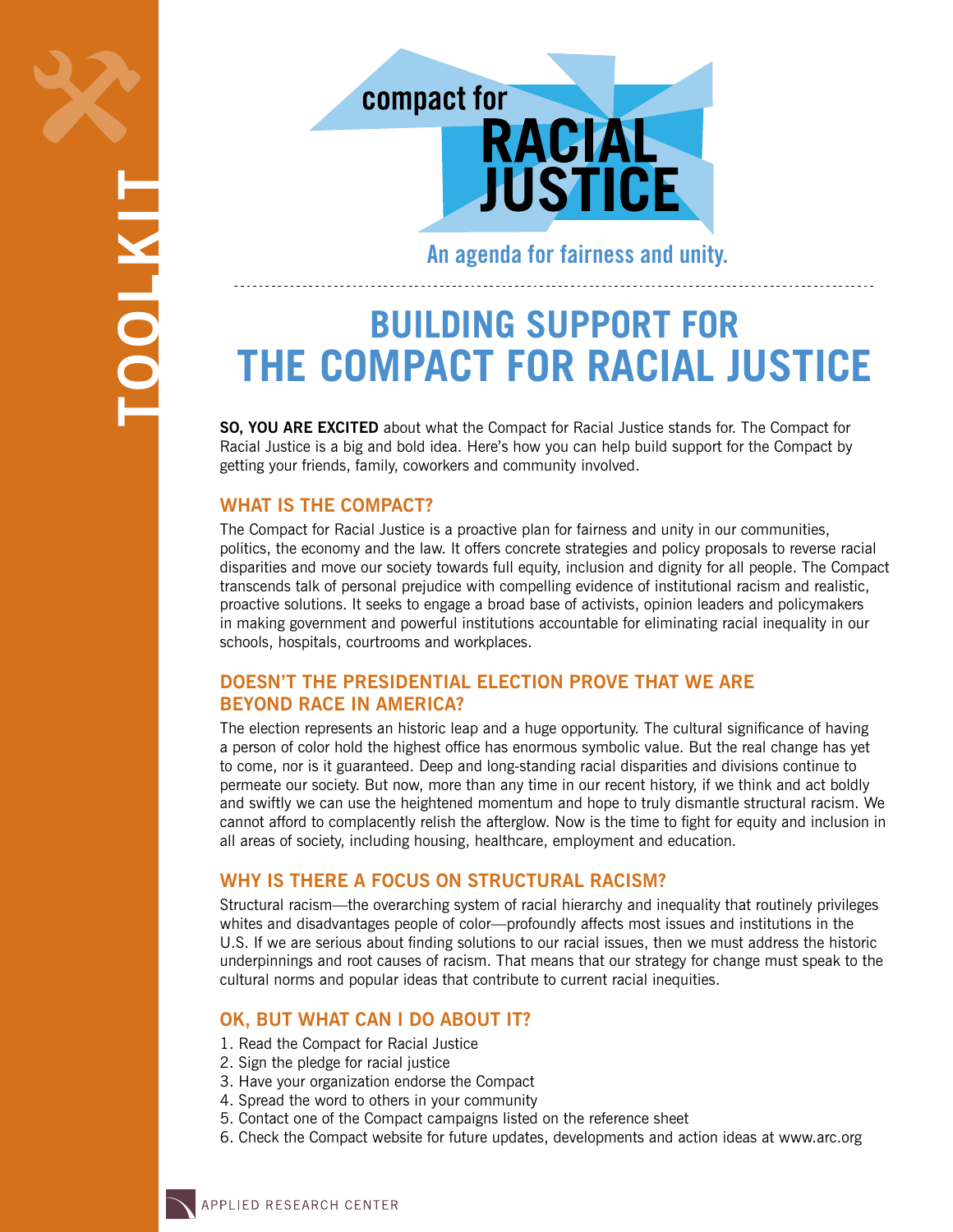**toolkit**

# **Resources for Policy Action**

# **Criminal Justice**

### **Families Against Mandatory Minimums** <www.famm.org>

Want to change mandatory sentencing laws? Here's how. The FAMM action center helps you communicate with your elected lawmakers in Congress (the federal level) and in your state. Elected lawmakers have the power to reform harsh mandatory sentencing laws, but they must have your support—their constituent—to do so.

#### **The Sentencing Project** <www.sentencingproject.org>

The Sentencing Project firmly believes that citizen involvement in criminal justice reform is critical. We work closely with established community-based organizations to identify means by which local leaders can empower their neighbors in order to influence public policy.

# **Economy**

### **United for a Fair Economy** <www.faireconomy.org>

The Racial Wealth Divide (RWD) program deepens the understanding about the historical and contemporary barriers to wealth creation among communities of color. RWD highlights the importance of wealth and wealth-building strategies among communities struggling to attain economic equality. We develop and offer resources—such as workshops, publications, data, policy initiatives and community empowerment strategies—for community leaders, activists, organizations, media and the public at large. Our goal is to help create a network of people and groups who want to abolish the racial wealth divide.

#### **Center for Community Change** <www.communitychange.org>

The Center for Community Change strengthens, connects and mobilizes grassroots groups to enhance their leadership, voice and power. We believe that vibrant community-based organizations, led by the people most affected by social and economic injustice, are key to putting an end to the failed "on your own" mentality of the right and building a new politics based on community values.

# **Green Economy**

#### **Green for All** <www.greenforall.org>

Last year, Green For All and our allies helped ensure that the 2007 Energy Bill included two critical provisions: the Green Jobs Act and the Energy Efficiency and Conservation Block Grant Program. These programs are essential investments in green-collar job creation and job training, and will be fundamental to building an inclusive green economy strong enough to lift people out of poverty. But they will only be implemented if Congress votes to fund them in the Appropriations Bill for 2009. Learn how you can get involved in building a green jobs movement at www.greenforall.org.

## **Healthcare**

#### **Health Care for America Now!** www.[healthcareforamericanow.org](www.healthcareforamericanow.org)

Health Care for America Now is a national grassroots campaign organizing millions of Americans to win a guarantee of quality, affordable health care for all. We are grounded in organizations that can mobilize people at work, at home, in their neighborhoods and online. Health Care for America Now has local groups supporting this campaign in 40 states. These local groups regularly hold protests and house parties, and canvass their neighborhood in support of health care for all. Contact your local group via email and tell them you are interested in volunteering!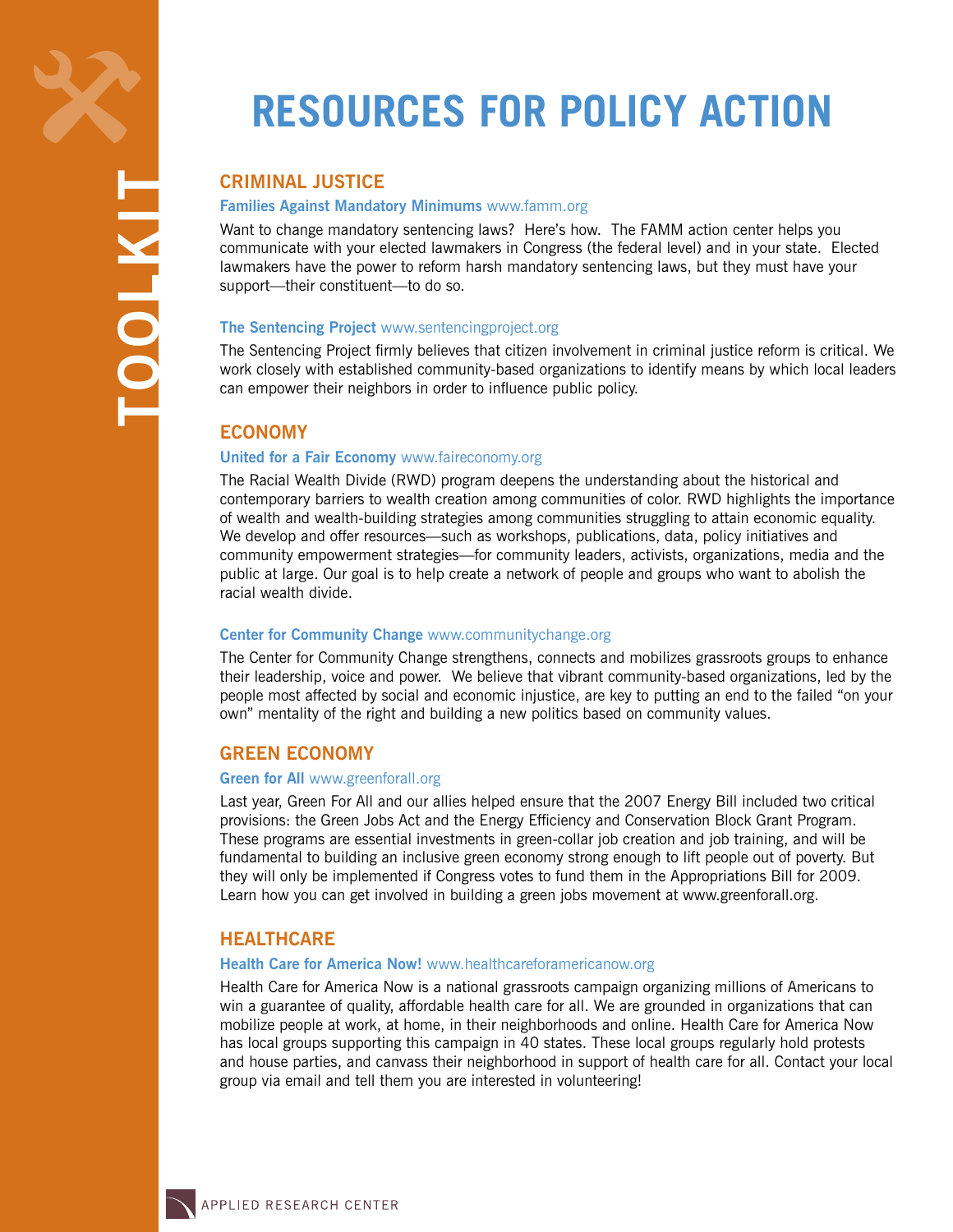# **Education**

#### **The Schott Foundation** <www.schottfoundation.org>

The Schott Foundation for Public Education seeks to develop and strengthen a broad-based and representative movement to achieve fully funded, quality preK-12 public education.

#### **Justice Matters Institute** <www.justicematters.org>

Who should make the policies for our schools? Justice Matters believe that it should be students, families, communities of color, educators and other people who care about racial justice in schools. Get involved in making policy by telling us what you think and help us develop ideas for policies that will transform our schools.

## **Civil Rights**

#### **The Advancement Project** <www.advancementproject.org>

Advancement Project is a democracy and justice action group. Using law, public policy and strategic communications, we act in partnership with local communities to advance universal opportunity, equity and access for those left behind in America.

#### **National Campaign to Restore Civil Rights** <www.rollbackcampaign.org>

Created in response to recent federal court decisions that are eroding civil rights protections, the National Campaign to Restore Civil Rights is a collection of more than one hundred civil rights organizations and numerous individuals who have joined together to ensure that the courts protect and preserve justice, fairness and opportunity for everyone. The Campaign focuses on public education and outreach, finding ways to get the message out about the impact of court rulings on our communities, our opportunities and our rights.

## **Biotechnology**

#### **Generations Ahead** <www.geneticsandsociety.org>

Generations Ahead (formerly the Gender, Justice, and Human Genetics program of the Center for Genetics and Society) works with a base of social justice leaders and organizations to address the concerns raised by new human biotechnologies. The organization is building a national, multimovement coalition of membership organizations to inclusively advocate for socially just and responsible uses of reproductive and genetic technologies. Staff work with advocates for reproductive health rights and justice; human rights; disability rights; LGBTQI rights; and racial justice, as well as other constituencies, to frame and develop an intersectional, multimovement approach to address these issues.

## **Immigration**

#### **The Accidental American** <www.accidentalamerican.us>

The Accidental American calls for a bold new approach to immigration: a free international flow of labor to match globalization's free flow of capital. After all, corporations are encouraged to move anywhere in the world so they can maximize their earnings. A discussion guide and other resource links are included at this website.

#### **National Network for Immigrant and Refugee Rights** <www.nnirr.org>

National Network for Immigrant and Refugee Rights is a national organization composed of local coalitions and immigrant, refugee, community, religious, civil rights and labor organizations and activists working to promote a just immigration and refugee policy in the United States and to defend and expand the rights of all immigrants and refugees, regardless of immigration status.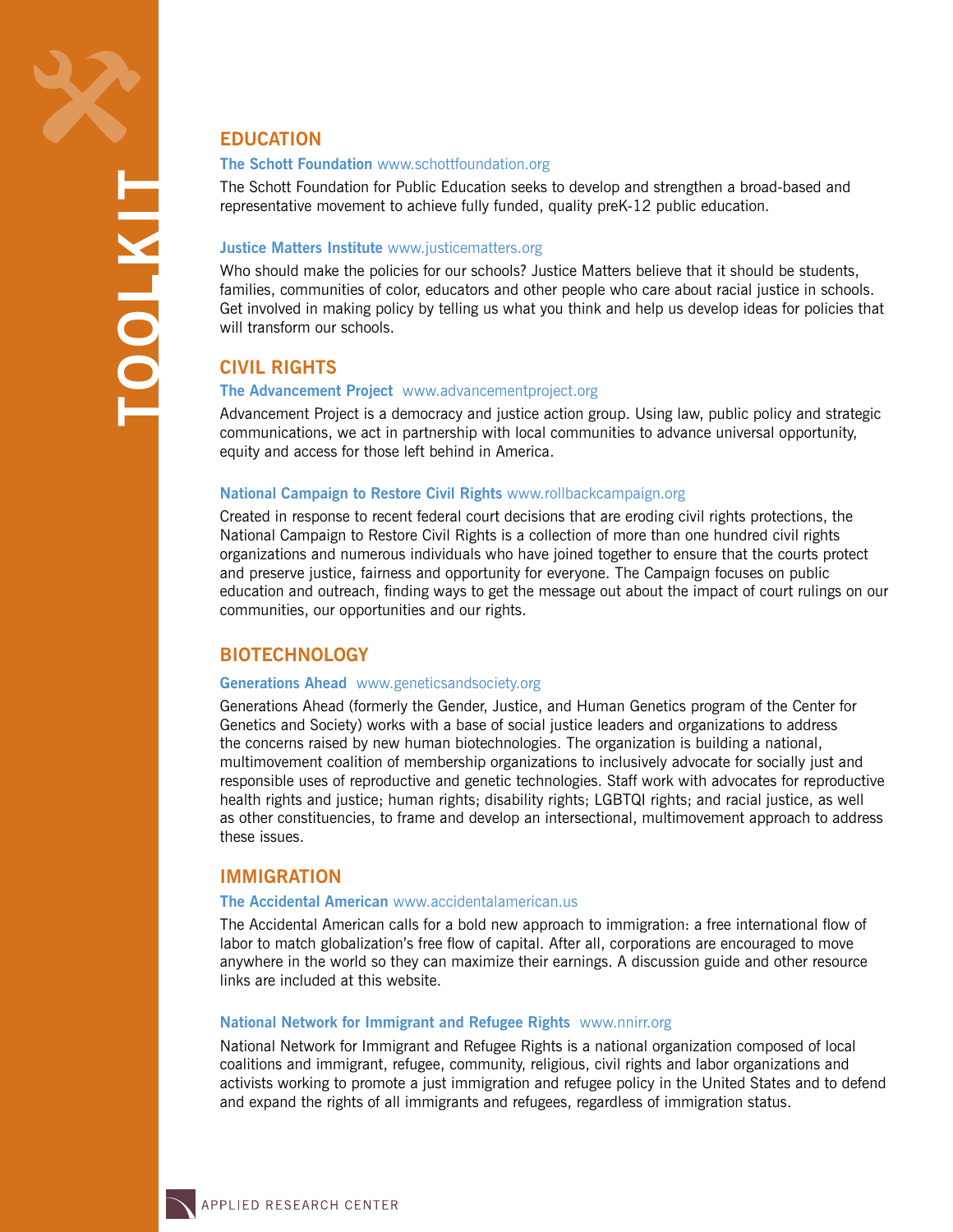# **Blogs Covering Racial Justice Issues**

**AfroNetizen** [www.afro-netizen.com/](http://www.afro-netizen.com/) **All About Race** [www.allaboutrace.com/](http://www.allaboutrace.com/) **Angry Black Woman** [theangryblackwoman.com/](http://theangryblackwoman.com/) **Angry Asian Man** [www.angryasianman.com/](http://www.angryasianman.com/) **Black Agenda Report** [www.blackagendareport.com/](http://www.blackagendareport.com/) **Color of Change** [colorofchange.org/](http://colorofchange.org/) **The Coup Magazine** [www.thecoupmagazine.com/](http://www.thecoupmagazine.com/) **Culture Kitchen** [www.culturekitchen.com/](http://www.culturekitchen.com/) **THE DAILY VOICE** [thedailyvoice.com/](http://thedailyvoice.com/) **DMIBlog** [www.dmiblog.com/](http://www.dmiblog.com/) **The Field Negro** [field-negro.blogspot.com/](http://field-negro.blogspot.com/) **Jack & Jill Politics** [www.jackandjillpolitics.com/](http://www.jackandjillpolitics.com/) **Mamita Mala** [mamitamala.com/](http://mamitamala.com/) **Matt Ortega** [mattortega.com/](http://mattortega.com/) **Movement Vision Lab** [www.communitychange.org/our-projects/movementvisionlab](http://www.communitychange.org/our-projects/movementvisionlab) **Of América** [ofamerica.wordpress.com/](http://ofamerica.wordpress.com/) **Pam's House Blend** [www.pamshouseblend.com/](http://www.pamshouseblend.com/) **RACEWIRE** [racewire.org/](http://racewire.org/) **Racialicious** [www.racialicious.com/](http://www.racialicious.com/) **SEPIA MUTINY** [www.sepiamutiny.com/sepia/](http://www.sepiamutiny.com/sepia/) **Speak Fierce** [www.coloredgirls.org](http://www.coloredgirls.org) **Stop Dog Whistle Racism** [racecardpoliticswatch.wordpress.com](http://racecardpoliticswatch.wordpress.com) **Think Progress** [thinkprogress.org/](http://thinkprogress.org/) **Too Sense** [halfricanrevolution.blogspot.com/](http://halfricanrevolution.blogspot.com/) **UltraBrown** [www.ultrabrown.com/](http://www.ultrabrown.com/) **VivirLatino** [vivirlatino.com/](http://vivirlatino.com/) **Xicano Power** [xicanopwr.com/](http://xicanopwr.com/) **Zentronix: dubwise & hiphopcentric** [www.cantstopwontstop.com/blog/](http://www.cantstopwontstop.com/blog/)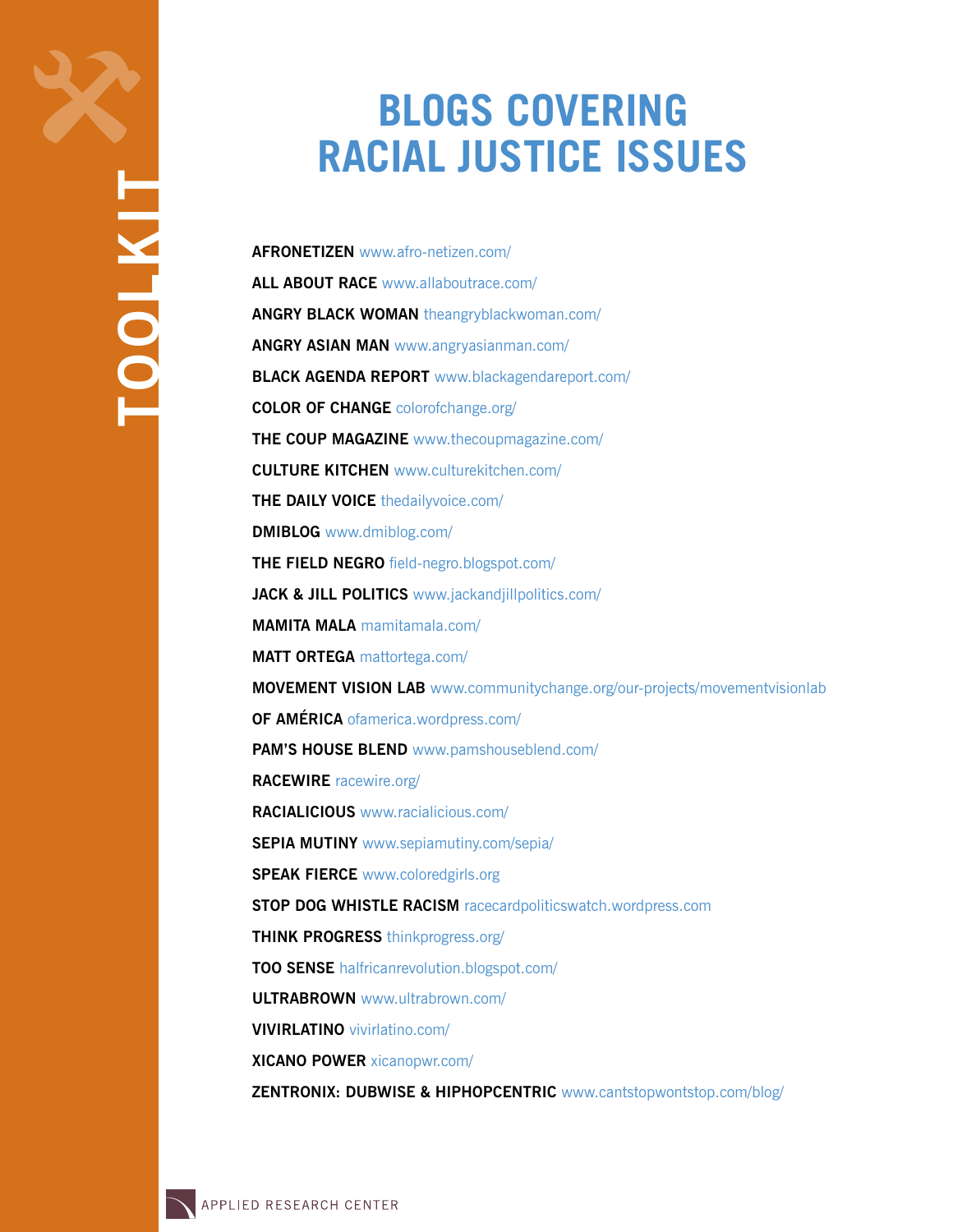# **THE RACIAL JUST**

# **The Compact for Racial Justice Pledge**

| compact for                       |            |
|-----------------------------------|------------|
| <b>RACIAL</b><br><b>JUSTICE</b>   | <b>NAM</b> |
| An agenda for fairness and unity. | ORG/       |

*The Compact* calls for structural changes in our political, economic, social and legal systems to guarantee full equity, inclusion and dignity for all of us.

| <b>IYES!</b> I support the values |
|-----------------------------------|
| and principles espoused by The    |
| Compact for Racial Justice, and   |
| pledge to help advance racial     |
| justice in our nation.            |

YES! I'd like to receive action alerts by e-mail.

|                       | APPLIED RESEARCH CENTER |                               |
|-----------------------|-------------------------|-------------------------------|
|                       |                         | compad                        |
| <b>NAME</b>           |                         |                               |
| <b>ORGANIZATION</b>   |                         |                               |
| <b>ADDRESS</b>        |                         | A<br>The Compa                |
|                       |                         | in our politi<br>legal syster |
| <b>CITY/STATE/ZIP</b> |                         | inclusion ar                  |
|                       |                         | <b>YES</b>                    |
| <b>EMAIL</b>          |                         | and p<br>Comp                 |
| <b>PHONE</b>          |                         | pledg<br>justic               |
|                       |                         | 13. F A                       |

For more information, visit www.arc.org.



#### **An agenda for fairness and unity.**

*<u>nct</u>* calls for structural changes ical, economic, social and ms to guarantee full equity, nd dignity for all of us.

**I** I support the values brinciples espoused by *The Compact for Racial Justice*, and e to help advance racial e in our nation.

**YES!** I'd like to receive action alerts by e-mail.

| <b>ORGANIZATION</b>   |  |
|-----------------------|--|
|                       |  |
| <b>ADDRESS</b>        |  |
|                       |  |
|                       |  |
| <b>CITY/STATE/ZIP</b> |  |
|                       |  |
|                       |  |
| <b>EMAIL</b>          |  |
|                       |  |
| <b>PHONE</b>          |  |

APPLIED RESEARCH CENTER

# **THE COMPACT FOR RACIAL JUSTICE**



**An agenda for fairness and unity.**

*The Compact* calls for structural changes in our political, economic, social and legal systems to guarantee full equity, inclusion and dignity for all of us.

> YES! I support the values and principles espoused by *The Compact for Racial Justice*, and pledge to help advance racial justice in our nation.

**YES!** I'd like to receive action alerts by e-mail.

| APPLIED RESEARCH CENTER                  | compact for                                                                                             |
|------------------------------------------|---------------------------------------------------------------------------------------------------------|
| <b>NAME</b>                              |                                                                                                         |
| <b>ORGANIZATION</b>                      | An agenda for                                                                                           |
| <b>ADDRESS</b><br><b>CITY/STATE/ZIP</b>  | The Compact calls for<br>in our political, econor<br>legal systems to guara<br>inclusion and dignity f  |
| <b>EMAIL</b><br><b>PHONE</b>             | <b>YES! I support</b><br>and principles es<br>Compact for Rac<br>pledge to help a<br>justice in our nat |
| For more information, visit www.arc.org. | $ {\sf YES}!$ I'd like to<br>alerts by e-mail.                                                          |

# **The Compact for Racial Justice Pledge**

| compact for                              |            |
|------------------------------------------|------------|
| <b>RACIA</b><br><b>JUSTICE</b>           | <b>NA</b>  |
| An agenda for fairness and unity.        | 0R         |
| The Compact calls for structural changes | <b>ADI</b> |

mic, social and intee full equity, for all of us.



*<u>D</u>* receive action

| <b>NAME</b>    |                       |  |  |
|----------------|-----------------------|--|--|
|                | <b>ORGANIZATION</b>   |  |  |
| <b>ADDRESS</b> |                       |  |  |
|                |                       |  |  |
|                | <b>CITY/STATE/ZIP</b> |  |  |
| <b>EMAIL</b>   |                       |  |  |
| <b>PHONE</b>   |                       |  |  |
|                |                       |  |  |

APPLIED RESEARCH CENTER

 $\overline{\phantom{0}}$